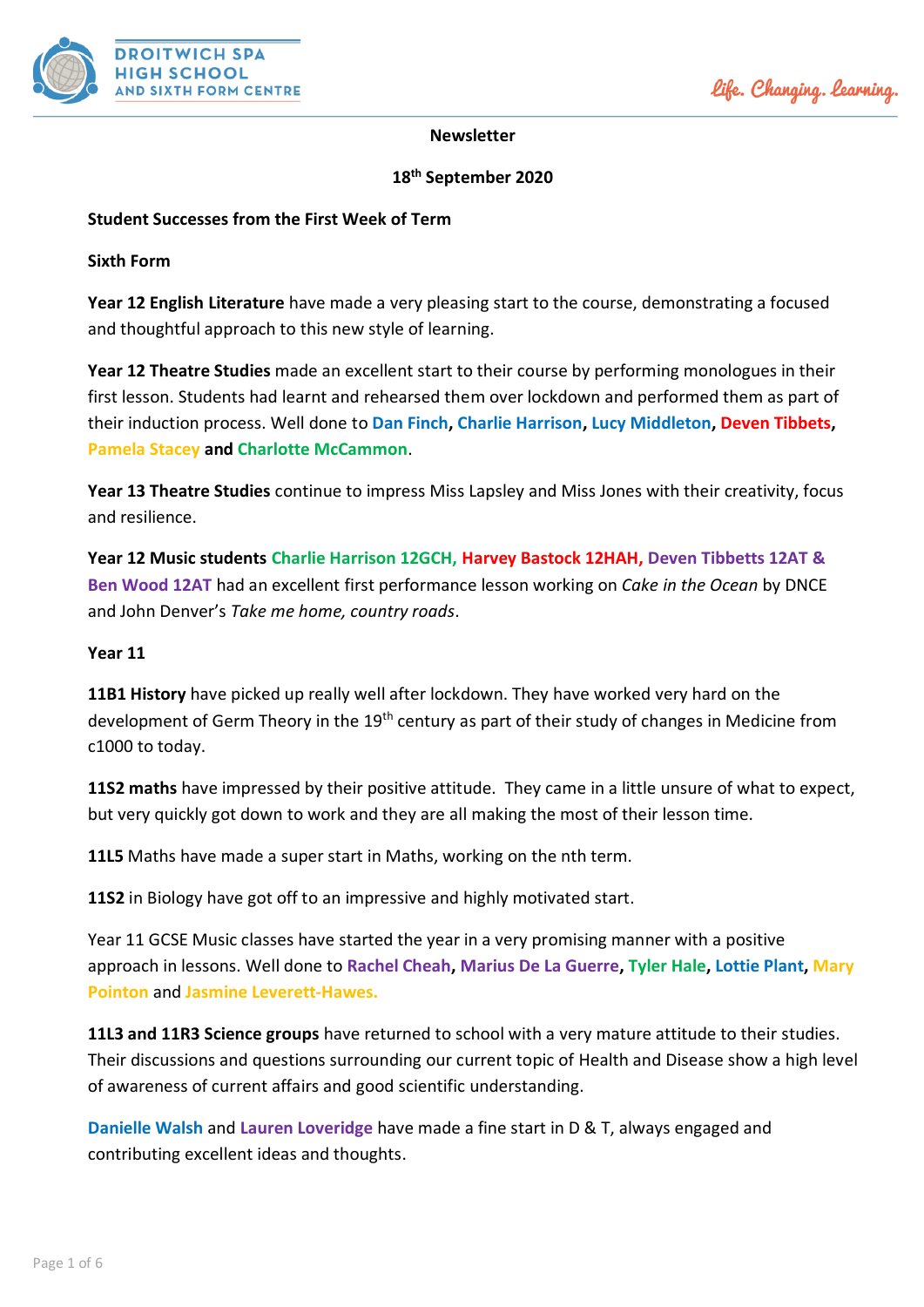

### **Year 10**

**10L3** have begun well in Maths, working hard and mastering even the harder Pythagoras Theorem questions.

**Bella Allen, Aaron Green, Emma Jones, Emily Horton, Uzile Ndimande, Mollie Ralphs, Annie Williams** are commended for the encouraging start they have made and their positive approach in their Music lessons**.**

**Y10 and 11 Hair and Beauty students** have made a great start to their course. Their behaviour and attitude whilst visiting another school has been excellent. They have learned how to shampoo properly and the correct terms, including some French ones (effleurage and petrissage) for massage techniques whilst washing hair. They have also learned different styles of plaiting. They have been well motivated and focused.

**10C1 History** have made a promising start to their studies of Germany under Kaiser Wilhelm II. They have worked diligently on the complexities of government and the changes Germany went through between 1890-1914.

**In Music Rochelle Harris, Jayden Dorans, Oliver Morgan, Daniel Hansen, Alex Harrison, Kyle Hartwell** and **Eva Palmer** have produced some great work using Soundtrap (a Music Sequencer) for the first time.

**Elliot Jones, Nicolas Baldwin** and **Sophie Howard** have made a pleasing start in D & T, always engaged and contributing good ideas and thoughts.

# **Year 9**

**9LT** have done pleasing work on factors, multiples and primes and also contributed well to class discussions.

**9LR** have gained a good understanding of the index laws in Maths.

**9LR** have also made an impressive start to their English lessons. Students have been able to offer mature and articulate thoughts and opinions on the topic of Human Rights.

**9LW** in Science have made a fine start to the year, concentrating impressively. They have also made a good start to the year in English. Every student is trying their best and really wanting to improve. Particular mention must go to **Tamzin Rudge** who produced a very impressive first piece of writing this week.

Mrs Giles is really pleased with the start made by **9RC English**. They are well-organised and are working very hard.

**9LH** have impressed by their overall attitude to learning as a class in English.

**Codi-J Brett, Emily Sprague, Isobel Sprague, Rhiannon Green and Joe Connolly** have made an encouraging start in D & T, showing a highly detailed general understanding of the subject.

life. Changing. learning.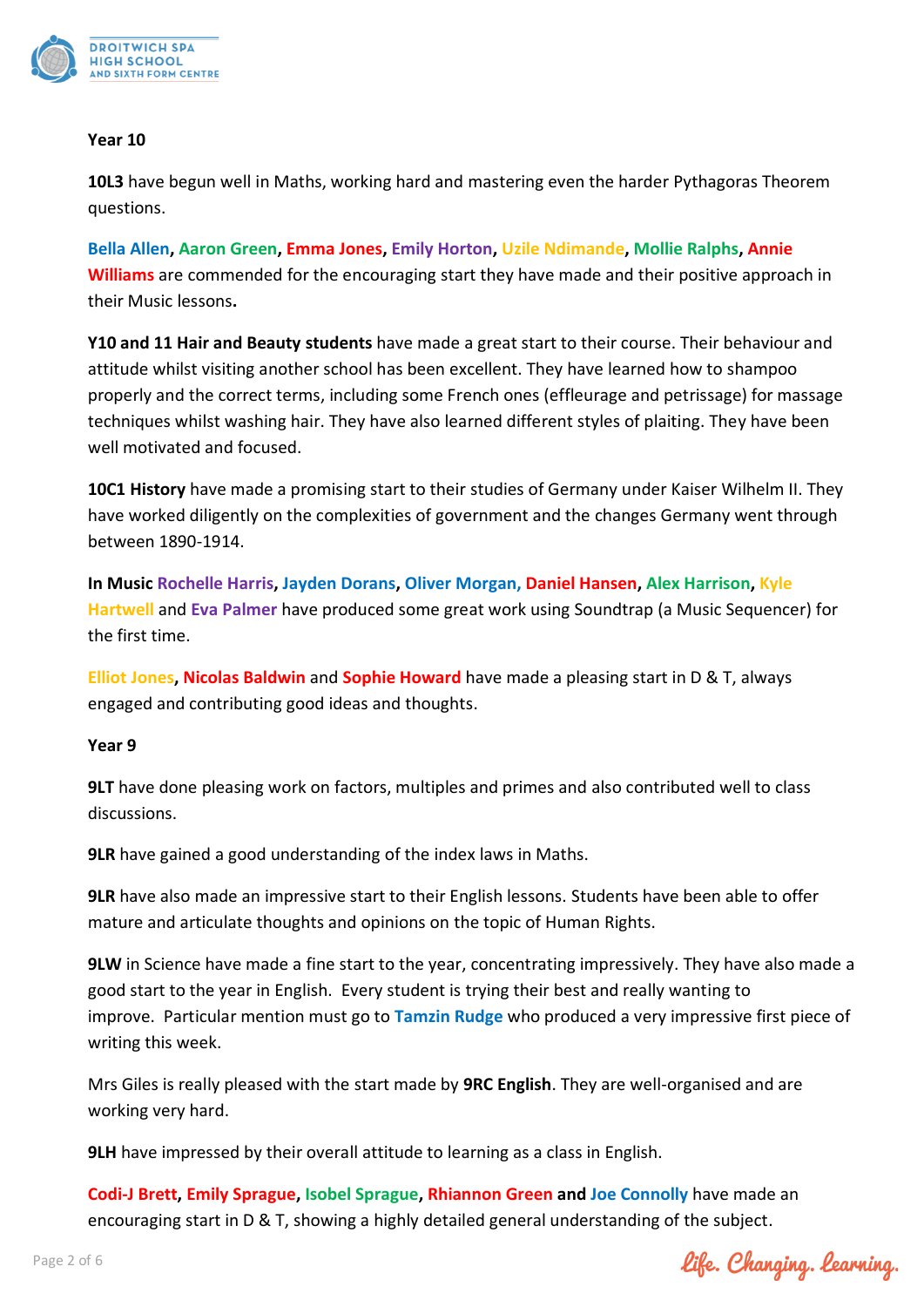

#### **Year 8**

**8RD and 8LW** have made a very good start in their maths lessons.

**8RA** have made a great start to their Y8 History studies in researching the good and bad characteristics of King Henry VIII.

Congratulations to **8LW** who have demonstrated a very enthusiastic attitude to their work on cell biology**. Felix Filkin and Sarah Prosser** have shown a really good knowledge of the key words relating to plant cells and their functions.

Congratulations to **Harris Broderick (8CEM)** who has achieved the highest number of ePraise points in his tutor group for demonstrating a positive attitude to learning.

**8RC have worked very hard in Maths**. Special mention to **Daniel Rogers** who, last week, was good at explaining the work to the person next to him and was so helpful.

**8L/EnT** have made a good start to the year, with particularly strong contributions from **Lily Hall, Harvey Skimming, Vethesh Thivakaran** and **Shaylah Stokes.**

**P8SSD** are a very positive, supportive and enthusiastic group. Special mention to **Anna Garbett-Sweet** for her rendition of My Little Pony.

**8R D'Oliveira** have settled very well to their Food lessons. **Arlyia Hussey, Jessica Bodilly** and **Hannah Carter** completed lovely transition work and the following students showed excellent creativity when designing a gimmick food product: **Tobias Ryback – Spaghetti Ice Cream, Evangeline Livett – Cheesecake flavoured chewing gum, Tom King – Code breaking chocolate dispenser, Hayden Gadsby-Cooper – Edible pencil and sharpener, Rhys Maidment – Edible Chocolate mug and Evie Felgate – Covid Pops.**

**In 8R Parks Poppy Hatfield – Evans, Jacob Hird, Bobby Patel, Roxy Robinson, Will Howard, Cara Fern**  and **Matthew Oliver** completed very good transition work in Food and the following students showed impressive creativity when designing a gimmick food product**; Rossi Pugh – Chocolate Shades, Abigail Goodyear – Dragons breath ice cream, Bobby Patel - Edible Jordan Trainers, Alfie Wood – Edible pencils, Bee Barber – Lickable stickers, Rory Crawford – Sweet apple, Fynn Macormack – Terrible Toffees, Ava Goode – Candyfloss face mask and Jacob Dyke – Flavour changing drink 'flavottle'.**

**William Miles** has impressed with his extensive geographical general knowledge.

**Tom Lewis** has made very good first impression through excellent manners and a "can do" attitude.

**Faye Morgan, Cameron Moore**, **Finley Jones**, **Jessica Clifford**, **Max Rigby**, **Katie Maxted** and **Theo Copestake** have made a promising start in D & T, always engaged, contributing good ideas and detailed work**.**

life. Changing. learning.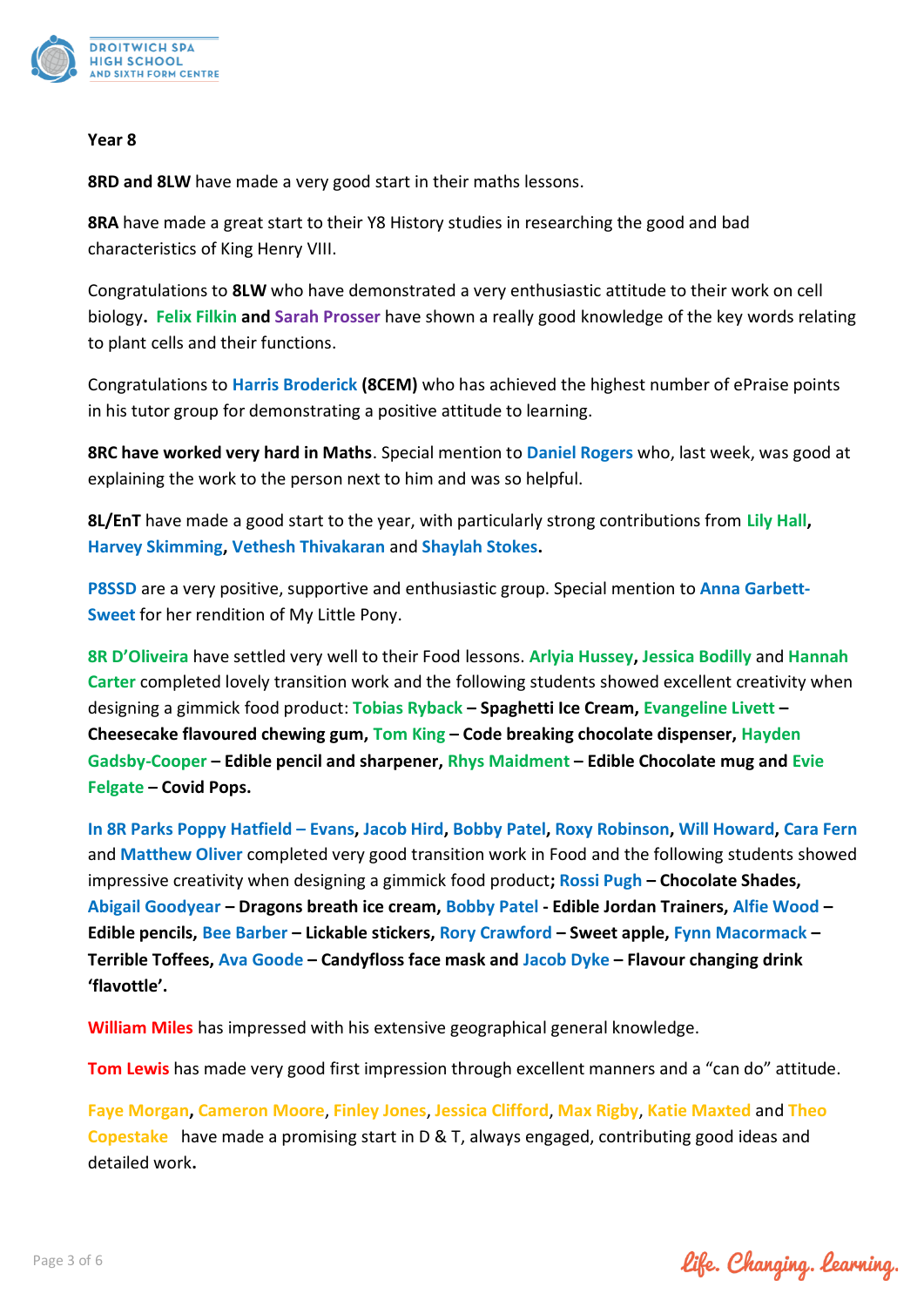

Well done to the following year 8 students for their outstanding effort with the French transition work and a most promising start to their French studies this year:

**Fred Dale, Nicola Pawlak, Sophie Turk, Abbie Woodland, Ellee Garside, Owen Exon, Grace Winter, Katie Maxted, Ella Marshall, Bailie-Mae Bull, Faye Morgan, Roxy Robinson, Arlyia Hussey, Lewin Thomas Meredith, Lilia Hicks, Holly Dufty, Matthew Oliver, Summer Griffin, Rory Crawford and Jack Hastie, Russell Levestam, Bella Smith, Emily Richards, Daisy Moffatt, Harry Millwood, Amy Meredith, Charlotte Westcott** and **Jack Daniels**

**8LW and 8RA** have made a really enthusiastic start to French and have participated well in lessons.

### **Music Transition Work**

**Owen Exon 8KLS** produced a marvellous multi-track video recording of him playing piano, violin, accordion, cajon in an arrangement of Greatest Showman.

# **The following contributions were also very promising:**

| Grace Winter 8CEM Set design for Phantom of the Opera                       |
|-----------------------------------------------------------------------------|
| Georgia Howes 8TCT Hair and Make-up for Scar from The Lion King             |
| Kelsey Dewhurst Ford 8KLS Make up for the Acrobat from the Greatest Showman |
| <b>Harry Millwood 8TCT</b> Design for a Microphone for Donkey from Shrek    |
| Poster for Pitch Perfect and covering The Cup Song                          |
| <b>Joshua Hewlett 8SSD Poster for Shrek</b>                                 |
| Poster for Bambi                                                            |
| Poster for Joseph and his Amazing Technicolor Dreamcoat                     |
| Poster for We Will Rock You                                                 |
| Poster for Shrek                                                            |
| An impressive CV of performing arts experiences                             |
| Poster from Shrek                                                           |
| Singing Almost there from The Princess and the Frog                         |
| Hair and Makeup for a stage performance                                     |
| Poster for the Greatest Showman                                             |
| Make up for the Greatest Showman.                                           |
|                                                                             |

**8LR** are congratulated on an impressive start in German. The first lessons have been very enjoyable. Special praise goes to **Archie Chesson-Willetts, Fred Dale, Lacey Groves, Leah Harrison, Daisy Evans, Keira Yates, Georgia Howes, William Broughton, Jessica Evans, Abbi Curtis, Eloise Harris and Owen Exon** for participating especially well during the first lessons of German.

**Philippa Horton** 8TCT has made an impressive start showing her creativity and imagination through drawings and doodles of very high quality.

life. Changing. learning.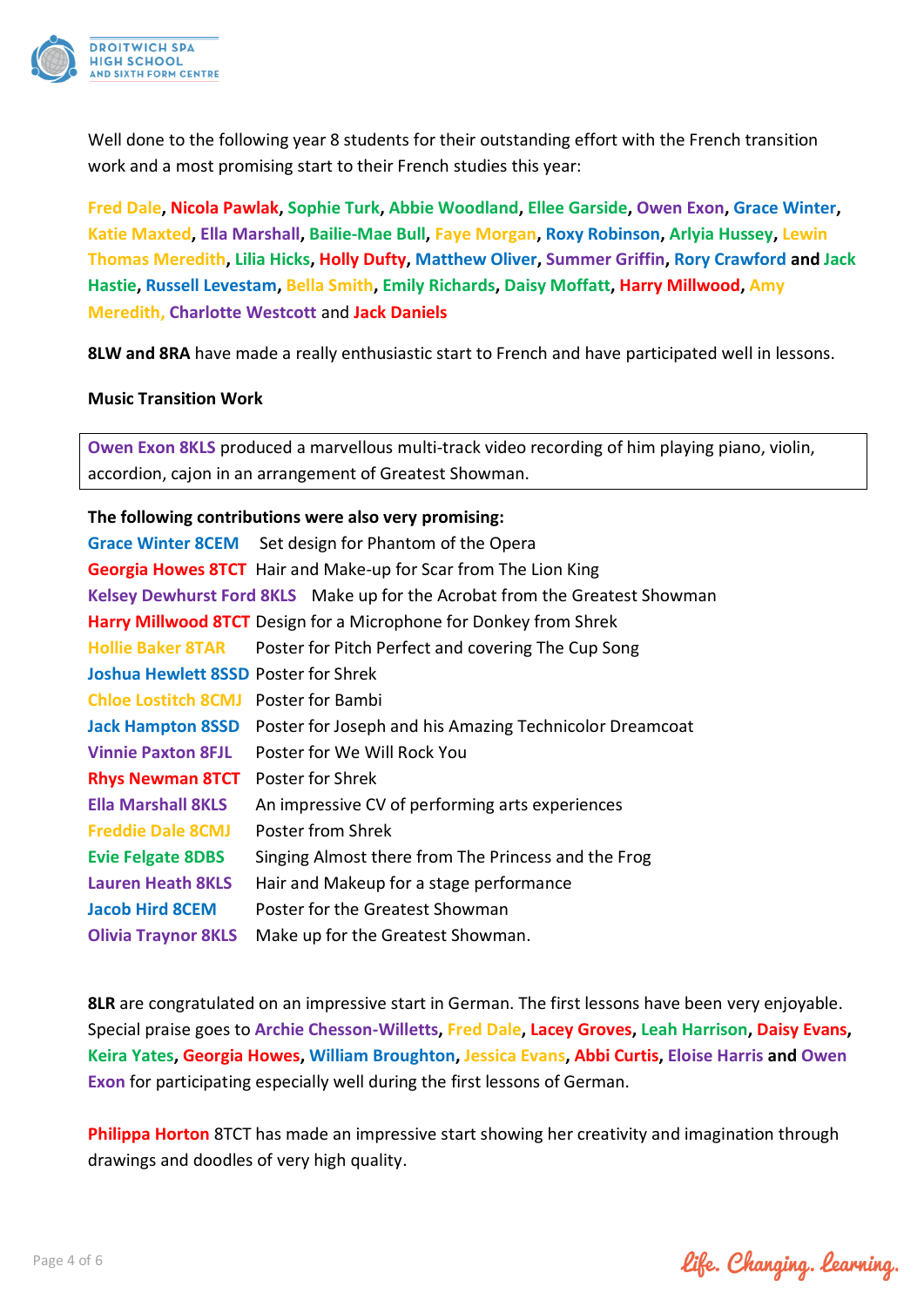

Both **8LA and 8RA** have made a very positive start in English. Mrs Simpson is especially impressed with the transition projects that have been submitted by **Jack Hampton, Jack Hastie, Rossi Pugh, Jake Johnson Budd, Vinnie Paxton, Matthew Wood** and **Lee Coleman.**

**Vethesh Thivakaran, Maddison Whiten-Lake, Russell Levestem, Callum Child, Alfie Stone, India Allen, Taylor Pugh, Emily Snookes, Emily Gandy, Lily Hall and Millie Howcroft** in 8LT have also completed some good English transition

There were a lot of good entries from 8RR for their Superheroes project but special mention must go to **Lilly Noone, Amelia Burton** and **Abigail Goodyear** whose work was really excellent.

8LR have made a great start in English. **Marcus Osborne, Freya Kelly, Jacob Daniels and Georgia Howes** have completed very interesting transition projects.

# **School Catering**

A Catering Outlet has been set up in each zone and is open at break and lunch every day with a variety of hot and cold items available.

Week A & Week B Menus and the price list can be found on these coloured tabs on the website under School Catering.



The ParentPay top up facility can also accessed in order maintain credit to purchase items.



# **Transaction details**

If you would like to know more information about what items are purchased, we can supply a detailed transaction report which shows dates, times and each item purchased, please email **[schoolkitchen@droitwichspahigh.worcs.sch.uk](mailto:schoolkitchen@droitwichspahigh.worcs.sch.uk)**

# **Daily Spending Limits for Students**

Each student has a default spending limit on their catering account of £5 per service unless instructed otherwise.

If you would like to set a limit with a total amount to spend per day or an amount for break and/or lunch, this can be arranged by emailing **[schoolkitchen@droitwichspahigh.worcs.sch.uk](mailto:schoolkitchen@droitwichspahigh.worcs.sch.uk)** with the student name, tutor group and your preferences.

This is especially helpful to balance the account so the credit is not spent too quickly when a larger epayment has been made instead of smaller daily payments.

life. Changing. learning.